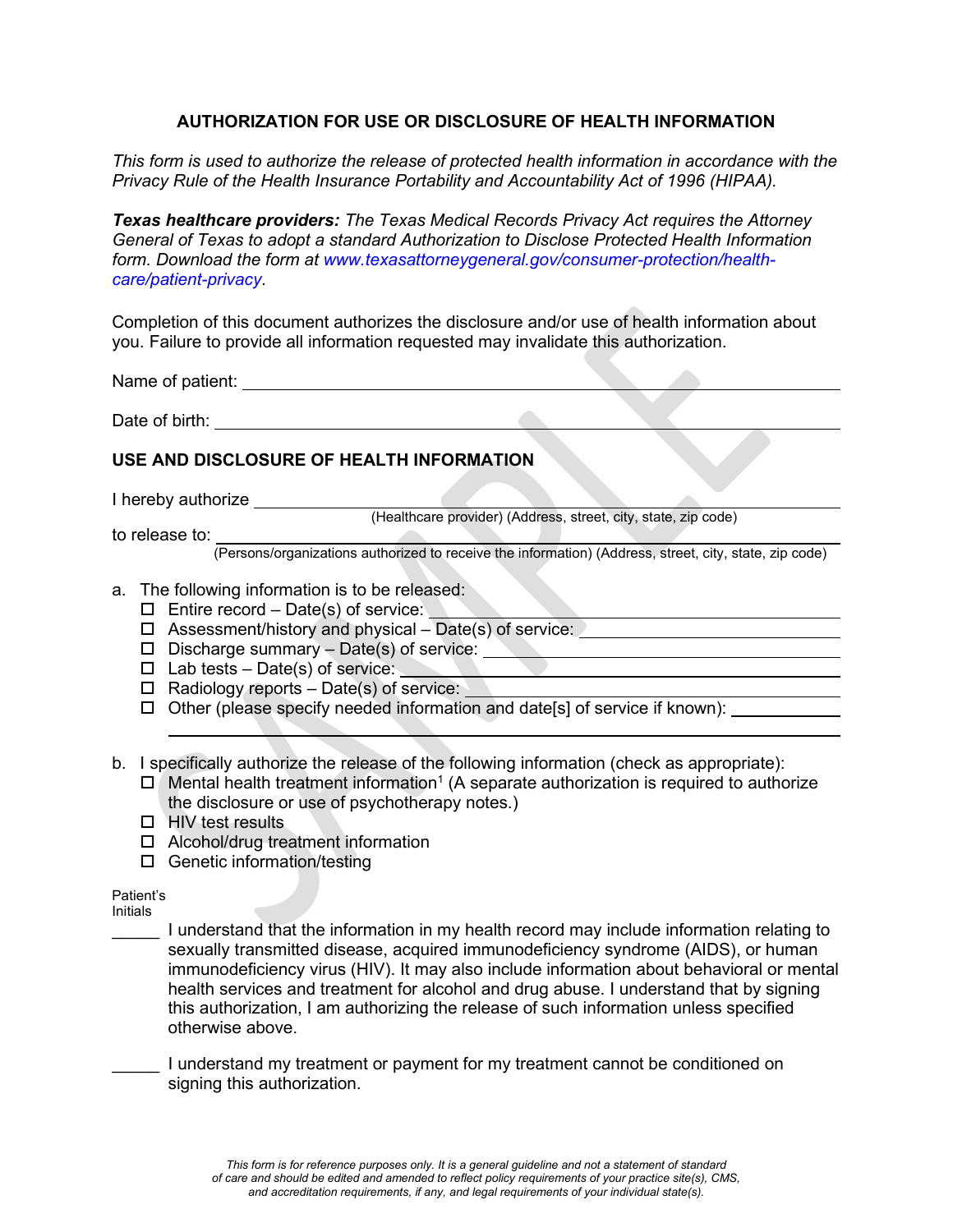This authorization remains valid for two years from the date of signature.

\_\_\_\_\_ Any facsimile, copy, or photocopy of this authorization shall authorize you to release the records requested herein.

### **PURPOSE**

The purpose of the release of this information is:

- $\square$  Insurance or other third-party reimbursement
- $\Box$  Continuity of care\*
- $\square$  Pending legal action
- $\Box$  At the request of the patient
- $\Box$  Other (Specify):

\*If for continuity of care, records needed for appointment on

### **RESTRICTIONS**

According to federal and state regulations, if the health information requested relates to AIDS/HIV treatment or treatment in a federally recognized chemical dependency unit, then the information will be accompanied by a statement limiting disclosure to third parties as required by law.

(Date and time)

I understand that if the person or entity that receives the information is not a healthcare provider or a health plan covered by federal privacy regulations, the information described above may be re-disclosed and no longer protected by these regulations. However, the recipient may be prohibited from disclosing substance abuse information under the Federal Substance Abuse Confidentiality Requirements.

I realize that the office and its employees have a responsibility to maintain the confidentiality of the health records in its possession. I understand that once the information is disclosed, it may be re-disclosed by the recipient and the information may not be protected by federal privacy laws or regulations. The office will not be held responsible for any subsequent disclosure by the recipient of the health information. I release (Name of Name of Name of Name of Name of Name of  $\sim$ healthcare provider) and employees of any liability that may arise as a result of any subsequent disclosure of my health information by the recipient.

## **MY RIGHTS**

I may refuse to sign this authorization. My refusal will not affect my ability to obtain treatment or payment or eligibility for benefits.<sup>2</sup>

I may inspect or obtain a copy of the health information that I am being asked to allow the use or disclosure of.

I may revoke this authorization at any time, but I must do so in writing and submit it to the following address:

(Name and address of practice)

My revocation will take effect upon receipt, except to the extent that others have acted in reliance upon this authorization.

I have a right to receive a copy of this authorization.3